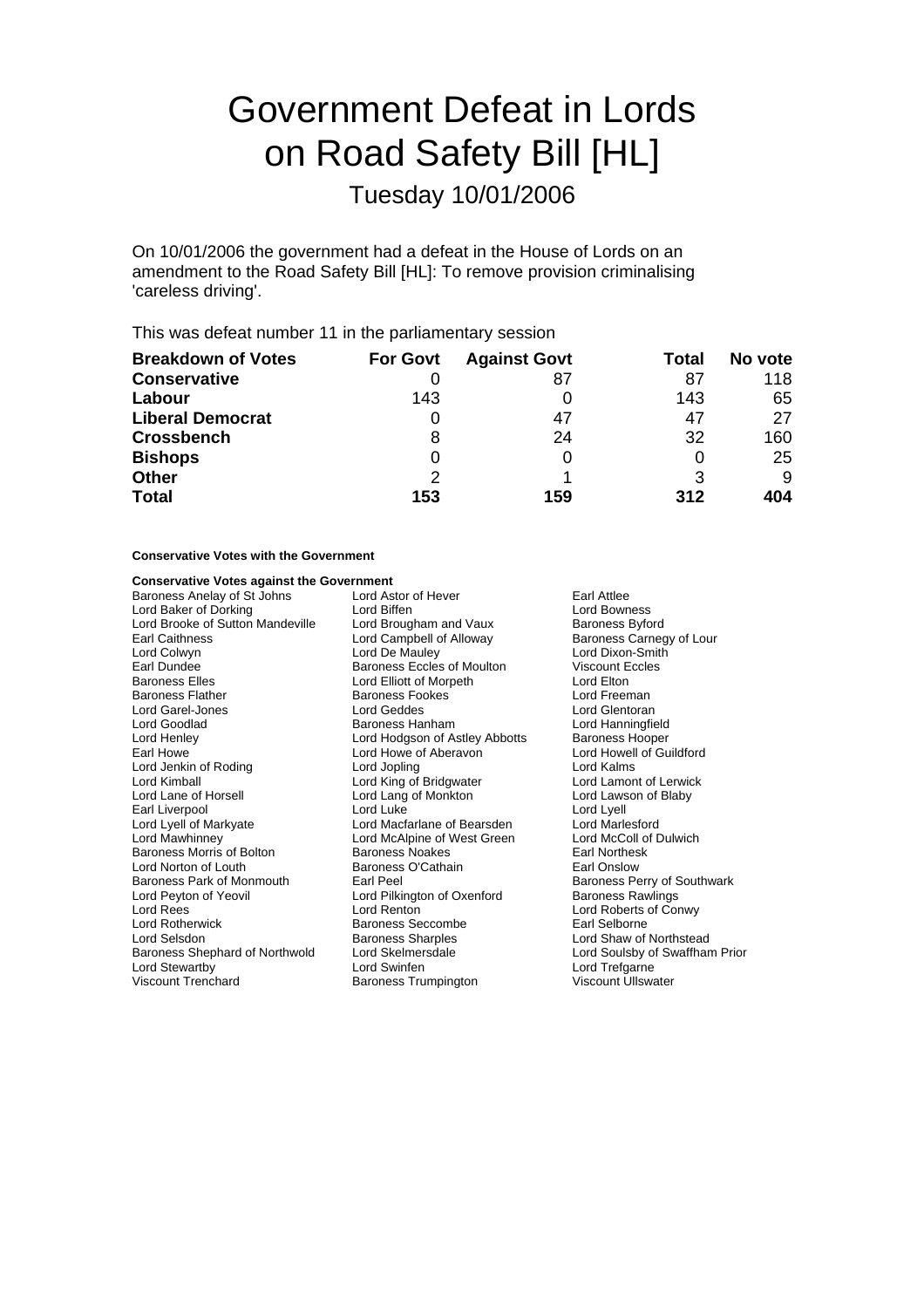**Labour Votes with the Government**<br>Lord Acton Lord Acton Baroness Adams of Craigielea Lord Adonis Lord Alli **Lord Alli Baroness Amos** Cord Anderson of Swansea<br>Baroness Andrews **Baroness Ashton of Upholland** Lord Bach Lord Barnett **Lord Bassam of Brighton** Lord Berkele<br>
Lord Bernstein of Craigweil **Baroness Billingham** Lord Bilston Lord Bernstein of Craigweil **Baroness Billingham** Lord Bilston<br>Baroness Blackstone Baroness Blood Lord Briston Baroness Blackstone Baroness Blood Lord Borrie<br>
Lord Brooke of Alverthorpe Lord Brookman Lord Borrie Lord Borrie<br>
Lord Brooke of Alverthorpe Lord Brookman Lord Campbell-Savours Lord Brooke of Alverthorpe Lord Brookman Lord Campbell-Savor Lord Campbell-Savor Lord Campbell-Savor Lord Christopher<br>
Lord Carter Coles Lord Christopher Baroness Clark of Calton Lord Clark of Windermere<br>
Lord Clinton-Davis **Colombia Clarke Colombia Baroness Cohen of Pimlico** Lord Clinton-Davis **Example 2** Baroness Cohen of Pimlico **Lord Corbett of Castle Vale**<br>Baroness Crawley **Baroness David** Baroness David Lord Davies of Oldham Baroness Dean of Thornton-le-Fylde Lord Dixon<br>Lord Dubs<br>Lord Blder Lord Dubs<br>Lord Evans of Temple Guiting<br>Lord Evans of Parkside Lord Falconer of Thoroton Baroness Farrington of Ribblet Lord Evans of Parkside **Lord Falconer of Thoroton** Baroness Farrington of Ribbleton<br>Lord Faulkner of Worcester **Lord Filkin** Lord Filkin **Baroness Farrington Auckland** Lord Faulkner of Worcester Lord Filkin Lord Foster of Bishop Auckland<br>Lord Foulkes of Cumnock Lord Fvfe of Fairfield Baroness Gale Lord Foulkes of Cumnock Lord Fyfe of Fairfield Baroness Gale Lord Gavron **Baroness Gibson of Market Rasen**<br>
Baroness Golding<br>
Baroness Golding Lord Gilbert **Communist Communist Constructs** Baroness Golding **Lord Gordon of Strathblane**<br>Baroness Goudie **Baroness Could Communist Constructs** Baroness Gould of Potterne Baroness Goudie **Example 2** Lord Gould of Brookwood Baroness Gould of Potternewton<br>
Lord Grocott **Baroness** Lord Haringev Lord Haringev Lord Haringen Lord Hart of Chilton<br>
Baroness Hayman<br>
Baroness Henig Baroness Hayman **Baroness Henig** Baroness Henig Baroness Hilton of Eggardon<br>Baroness Hollis of Heigham Baroness Hollis of Heigham Lord Howarth of Newport Baroness Howells of St Davids<br>
Lord Hughes of Woodside Lord Hunt of Kings Heath Lord Irvine of Lairg Lord Hughes of Woodside Lord Hunt<br>
Lord Jones Heath Lord Judd Lord Jones Lord Judd Baroness Kennedy of The Shaws<br>
Lord Kirkhill Lord Lavard Lord Lavard Lord Lea of Crondall Lord Lipsey **Baroness Lockwood** Lord Lord Lofthouse of Ponte<br>
Lord Macdonald of Tradeston Lord Mackenzie of Framwellgate Lord Mason of Barnsley Baroness Massey of Darwen Lord Maxton Baroness McDonagh<br>Baroness McDonagh Baroness McDonagh Lord McMenzie of Luton Lord McMenzie of Luton Baroness McIntosh of Hudnall Lord McIntos<br>Lord Mitchell Lord Moonie Lord Mitchell **Lord Moonie** Cord Moonie Cord Baroness Morgan of Drefelin<br>Lord Morgan **Baroness Moonie Cord Moonies** Cord Mortis of Aberavon Baroness Morris of Yardley Lord Paul Lord Pendry Cord Pendry Lord Peston<br>
Baroness Pitkeathley Lord Paul Lord Plant of Highfield Baroness Ra Baroness Pitkeathley **Lord Plant of Highfield** Baroness Ramsay of Cartvale<br>
Lord Randall of St Budeaux Lord Rea **Baroness Rendell of Baber**ah Lord Richard **Lord Rooker** Lord Rooker **Lord Rooker** Lord Rosser<br>
Baroness Royall of Blaisdon **Lord Sainsbury of Turville** Lord Sawyer Baroness Royall of Blaisdon Lord Sainsbury of Turville Lord Sawyer Baroness Scotland of Asthal Lord Sewel<br>
Viscount Simon<br>
Lord Smith of Leigh Viscount Simon Lord Smith of Leigh Baroness Smith of Gilmorehill Baroness Symons of Vernham Dean Baroness Taylor of Bolton Lord Temple-I<br>Baroness Thornton Lord Triesman Lord Triesman Baroness Thornton Lord Triesman<br>
Lord Tunnicliffe Lord Turnberg Lord Tunnicliffe Lord Turnberg Baroness Turner of Camden Baroness Uddin **Exercise Search Control Control** Baroness Warwick of Undercliffe<br>Baroness Whitaker **Baroness Lord Exercise Control** Lord Williams of Elvel Baroness Whitaker **Lord Whitty** Lord Whitty **Lord Communist Constructs** Lord Williams of Elvel<br>
Lord Woolmer of Leeds **Lord Young of Norwood Green** 

Baroness Ashton of Upholland Lord Bach<br>
Lord Bassam of Brighton Cord Berkeley Lord Carter of Coles<br>
Lord Clark of Windermere<br>
Lord Clarke of Hampstead Baroness David **Baroness David Lord Davies of Oldham**<br>
Lord Dixon<br>
Lord Dravson Lord Harris of Haringey Lord Harrison<br>
Lord Haskel Lord Haworth Lord Haworth Lord Hollis of Heigham Lord Howarth Lord Howarth Lord Howarth Lord Howarth Cumber<br>Lord Howie of Troon Lord Mackenzie of Framwellgate Lord Mason of Barnsl<br>Lord Maxton Corporation Baroness McDonagh Lord Morris of Manchester Lord Morris of Aberavon<br>
Baroness Nicol<br>
Lord O'Neill of Clackmannan Lord Rea **Budeaux Lord Rea Baroness Rendell of Babergh**<br>
Lord Rooker<br>
Lord Rosser Lord Soley<br>
Lord Soley<br>
Baroness Taylor of Bolton<br>
Lord Temple-Morris Lord Young of Norwood Green

Lord Wakeham Baroness Wilcox Lord Windlesham

Lord Lea of Crondall<br>Lord Lofthouse of Pontefract

**Labour Votes against the Government**

**Liberal Democrat Votes with the Government**